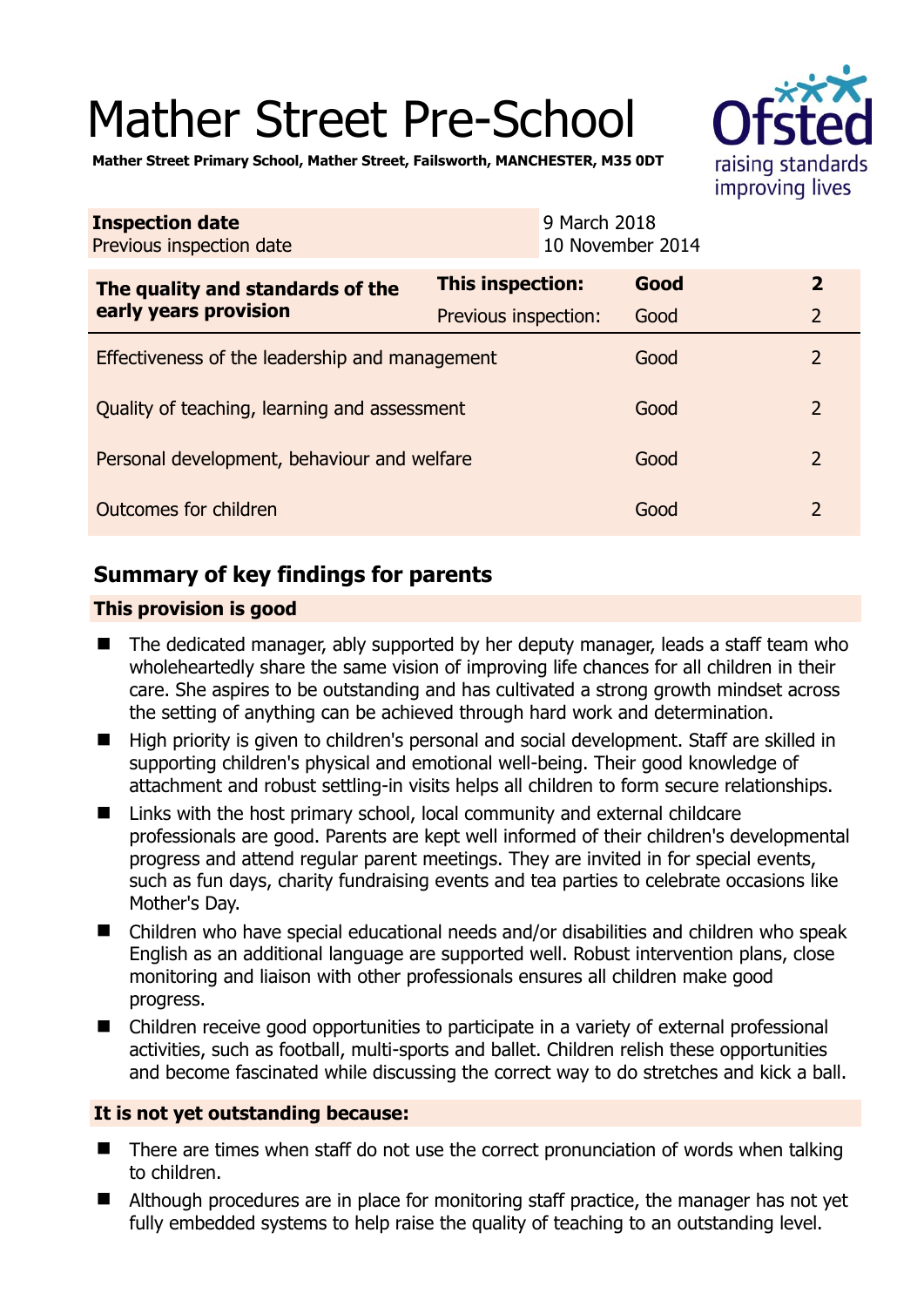# **What the setting needs to do to improve further**

#### **To further improve the quality of the early years provision the provider should:**

- support staff to consistently demonstrate to children how to pronounce words correctly
- continue to embed systems to monitor staff practice to strengthen and drive forward the overall quality of teaching to an outstanding level.

## **Inspection activities**

- The inspector viewed all areas accessed by children and observed play and learning opportunities.
- The inspector carried out a joint observation with a member of the management team and spoke to staff members in the setting.
- The inspector held a meeting with the management team. He looked at relevant documentation and evidence of the suitability of staff working in the setting.
- The inspector held a meeting with the headteacher and foundation stage manager of the host primary school.
- The inspector spoke to a number of parents during the inspection and took account of their views.

#### **Inspector**

Mr Luke Thomas Heaney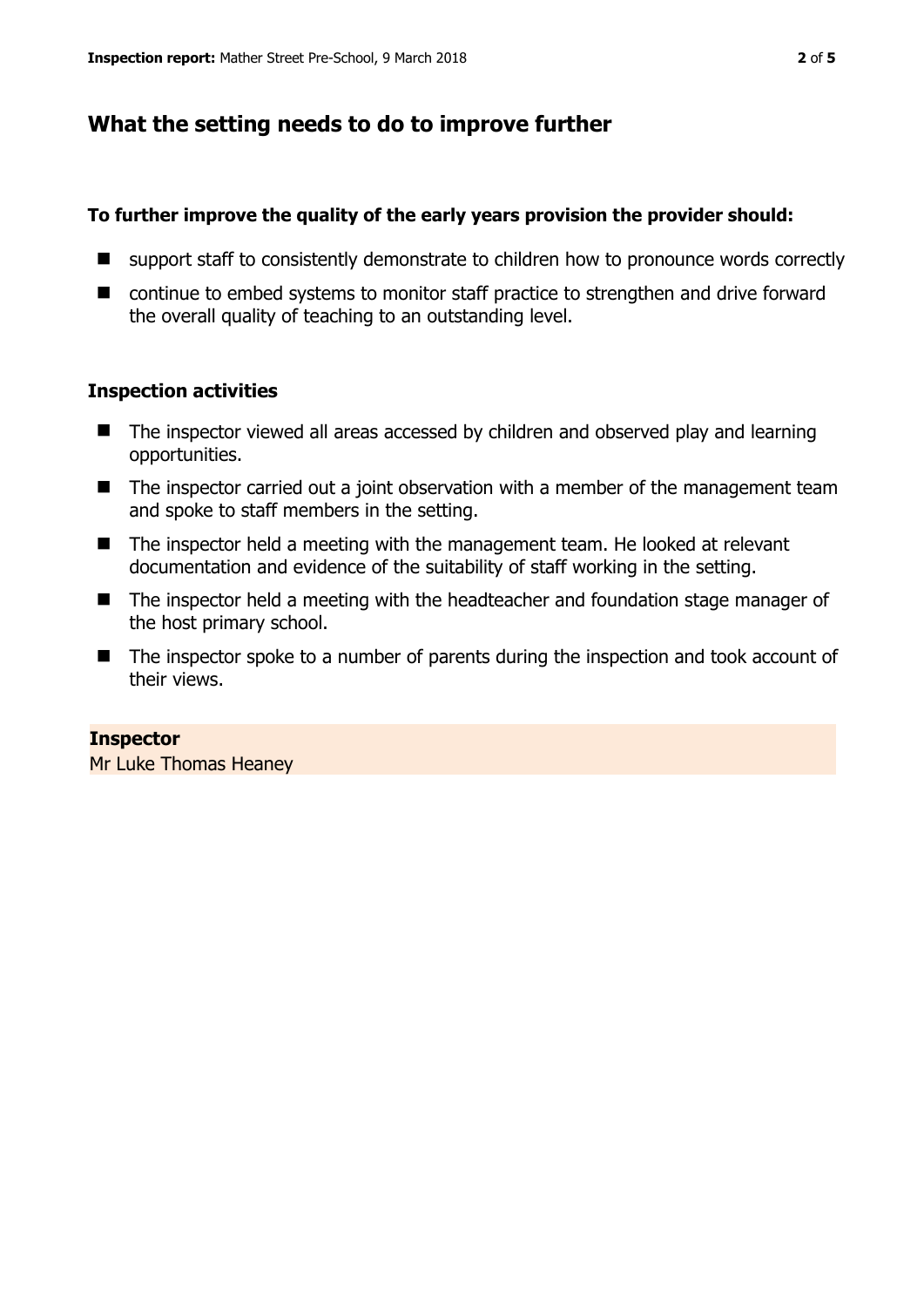# **Inspection findings**

## **Effectiveness of the leadership and management is good**

Safeguarding is effective. A robust safeguarding policy is in place and all staff are astute to the possible signs, symptoms and indicators of abuse and neglect. They know the referral procedure well and have a good understanding of wider safeguarding issues. Robust recruitment and vetting procedures are in place and all staff have undergone stringent suitability checks. Staff receive the relevant support, guidance and coaching during supervision sessions and appraisal meetings. The manager effectively evaluates the quality of the setting and demonstrates a strong capacity to continually improve and drive forward change. Development plans are sharply focused and include the views of staff, parents and children. Staff attend a variety of training programmes, which have a positive impact on outcomes for children. For example, a course around mathematics has enabled staff to gain a greater understanding of how to effectively introduce counting and shape recognition to children during every day routines. The manager has a good knowledge of how and when to inform the relevant stakeholders, such as Ofsted of any changes or significant events which happen at the setting.

## **Quality of teaching, learning and assessment is good**

Good teaching, robust assessment and personalised activities support all children to make good progress, relative to their initial starting points. Staff provide interesting and challenging experiences, which keep children motivated and enthused to learn. They competently adapt activities and go with children's current interests. For example, older children become fascinated while looking at bugs outdoors. Staff skilfully provide children with thought-provoking questions about how bugs live, eat and breathe. They allow children to freely investigate, learning through the process of trial and error. Children's laughter fills the air as they build large towers with foam bricks. They skilfully measure and compare themselves against the towers and have articulate discussions about shape, quantity and size. Younger children enjoy splashing in water and become fascinated while operating cause-and-effect toys. They show good levels of perseverance while building a train track and delight in enacting roles of princesses in the home corner.

#### **Personal development, behaviour and welfare are good**

Care practices are good. Children demonstrate good levels of self-confidence, motivation and independence. They have a strong sense of belonging and behave well. They regularly embrace one another with hugs and remind each other of safety precautions, such as not to run too fast outdoors. Staff provide children with good opportunities to be physically active and teach them well about all aspects of healthy living.

#### **Outcomes for children are good**

Children are resilient, capable and confident individuals who leave the setting with a good skill base in readiness for their move on to school. Older children show good concentration skills and attempt to write for different purposes. Younger children enjoy looking at books and become fascinated while exploring using their senses in sand.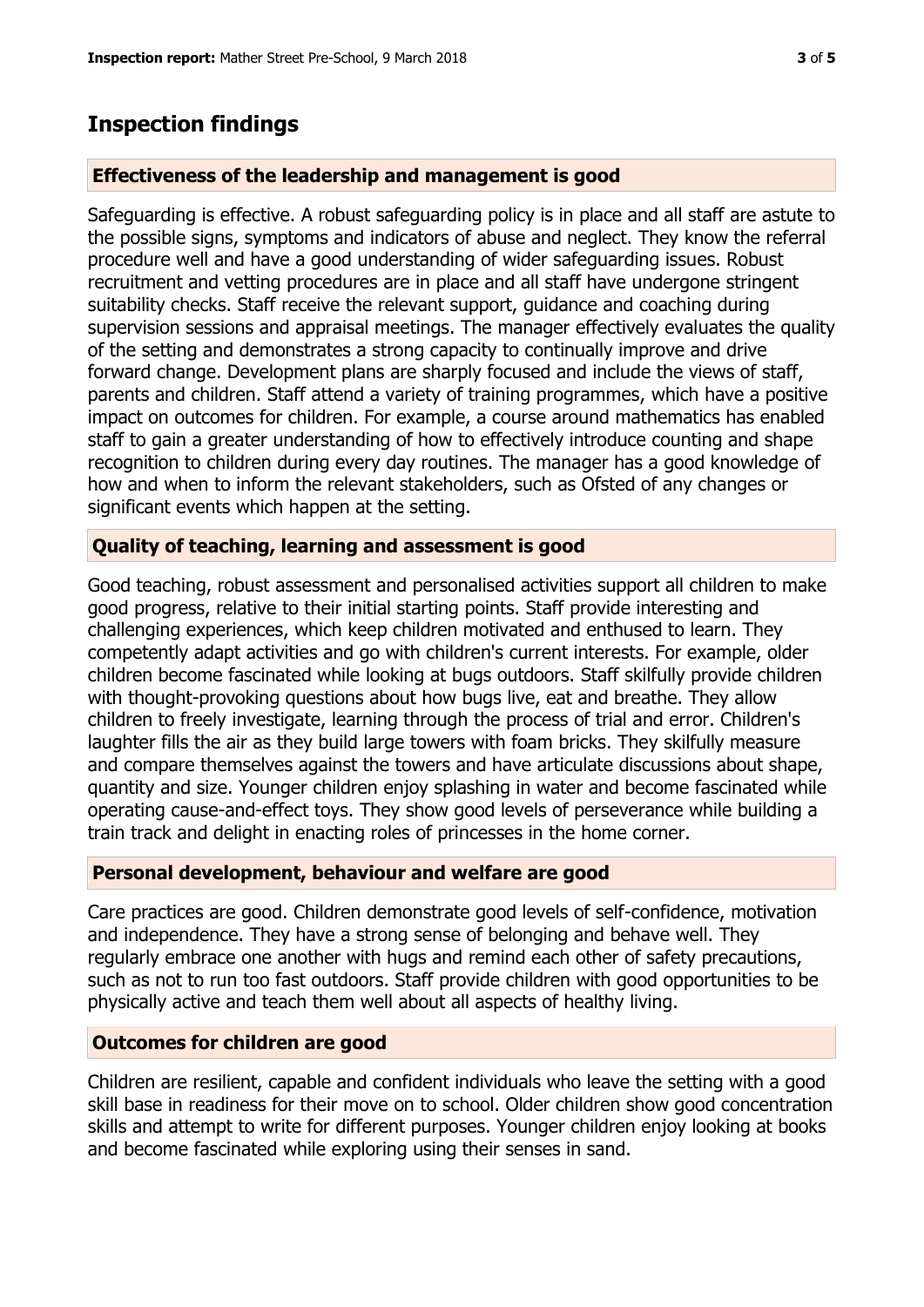# **Setting details**

| Unique reference number                             | EY402814                 |
|-----------------------------------------------------|--------------------------|
| Local authority                                     | Oldham                   |
| <b>Inspection number</b>                            | 1105051                  |
| <b>Type of provision</b>                            | Full-time provision      |
| Day care type                                       | Childcare - Non-Domestic |
| <b>Registers</b>                                    | Early Years Register     |
| <b>Age range of children</b>                        | $2 - 4$                  |
| <b>Total number of places</b>                       | 48                       |
| <b>Number of children on roll</b>                   | 55                       |
| Name of registered person                           | Victoria Jane Burke      |
| <b>Registered person unique</b><br>reference number | RP910556                 |
| Date of previous inspection                         | 10 November 2014         |
| <b>Telephone number</b>                             | 07846254244              |

Mather Street Pre-School registered in 2010. The setting employs seven members of childcare staff. Of these, all hold appropriate early years qualifications at level 3 or above, including two staff members who hold qualified teacher status. The setting opens Monday to Friday, during term time only. Sessions are from 9am to 3pm. The pre-school provides funded early education for two-, three- and four-year-olds.

This inspection was carried out by Ofsted under sections 49 and 50 of the Childcare Act 2006 on the quality and standards of provision that is registered on the Early Years Register. The registered person must ensure that this provision complies with the statutory framework for children's learning, development and care, known as the early years foundation stage.

Any complaints about the inspection or the report should be made following the procedures set out in the guidance 'Complaints procedure: raising concerns and making complaints about Ofsted', which is available from Ofsted's website: www.gov.uk/government/organisations/ofsted. If you would like Ofsted to send you a copy of the guidance, please telephone 0300 123 4234, or email enquiries@ofsted.gov.uk.